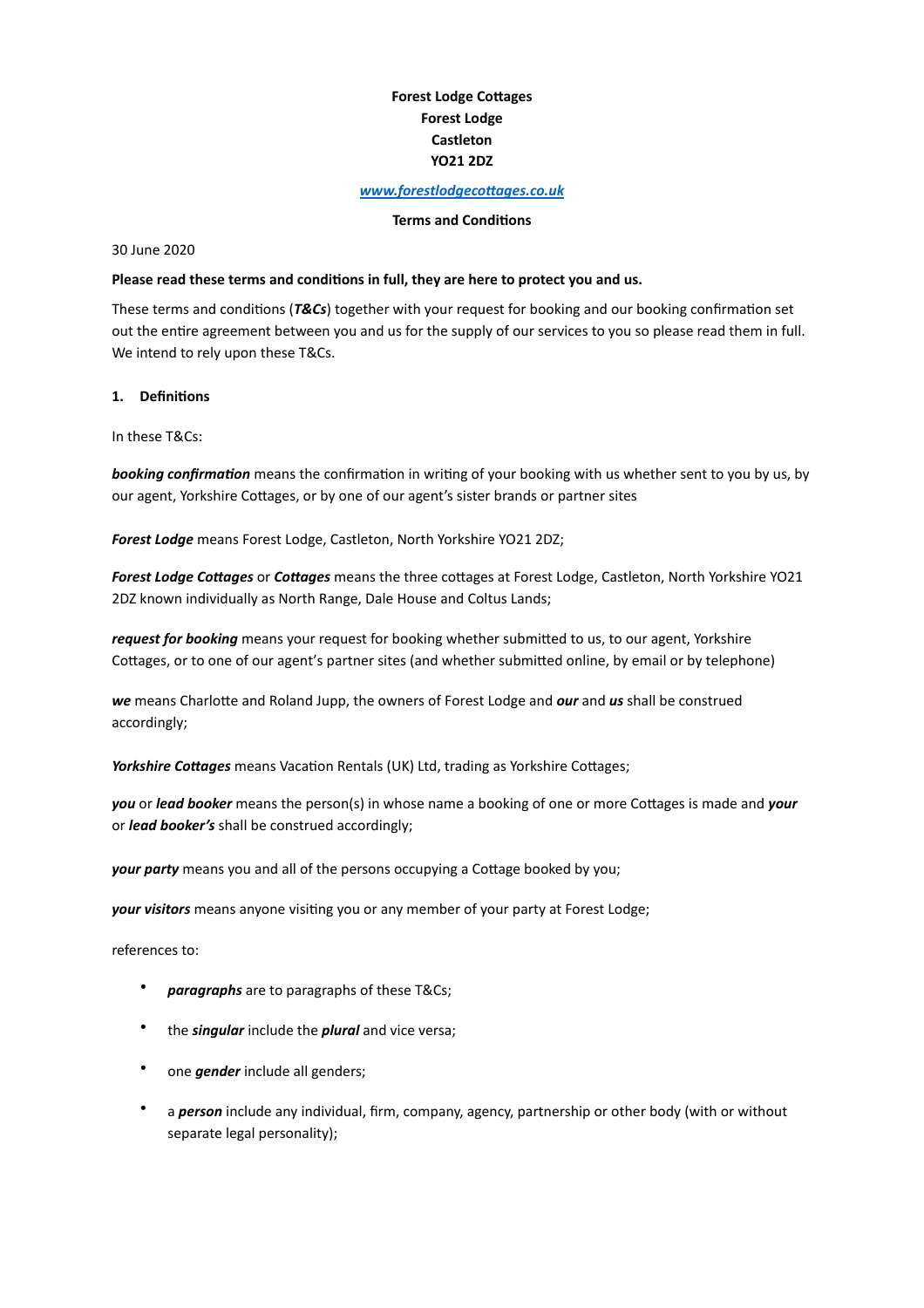- the words *other, includes, including, in particular* and words of similar effect shall not limit any general words which precede them and any words which follow them shall not be limited in scope to the same class as the preceding words;
- *in writing* include email.

## 2. **Bookings**

Please ensure that you and all members of your party read and understand these T&Cs before making a booking request. A copy of these T&Cs is available on, and can be printed from, our website.

By making a booking request (whether to us directly or through a booking agent), you and all members of your party agree to be bound by these T&Cs and by the terms of any booking confirmation provided to you by us (together the **Contract**). You shall use all reasonable endeavours to procure that all members of your party act in accordance with the Contract.

Our acceptance of your booking request is at our absolute discretion and will only take place once you receive a booking confirmation.

We reserve the right to change these T&Cs at any time. Any changes will apply to any booking made after the changes are uploaded to our website.

### **3.** Contracting party, numbers and identity of guests

Our Contract is with you and no one else. By making a booking request (and becoming the lead booker) you confirm that you:

- are over 18 and, if you will not be attending with your party, that at least one of the persons attending will be over 18 at the time of the stay;
- have the authority of all persons within your party to book on their behalf;
- accept these T&Cs: and
- agree that you will be responsible for any loss or damage caused by you or any member of your party.

For health and safety and insurance-related reasons we can only accept numbers advertised for each Cottage on our website. We may be able to accommodate additional infants upon request.

Your booking request must include your full contact details (name, address, telephone and email address) and total numbers of adults, children and infants making up your party. If you will not be attending with your party, you must specify this at the time of making your booking request.

If you wish to add people to your party, please contact us with details of your requested alterations or additions by no later than 5 business days in advance of arrival. We will use our reasonable endeavours to satisfy requests but shall be under no obligation to do so. We reserve the right to refuse admission to, or to require vacation of, Cottages where alterations or additions have not been notified to us and agreed with us in accordance with these T&Cs.

# **4.** Deposits and payment

For bookings made with us directly more than one month before the date of arrival, we require a (nonrefundable) 10% deposit against the cottage rental cost with the balance payable one month before arrival. For bookings made with us directly less than a calendar month before the date of arrival, we require 100% of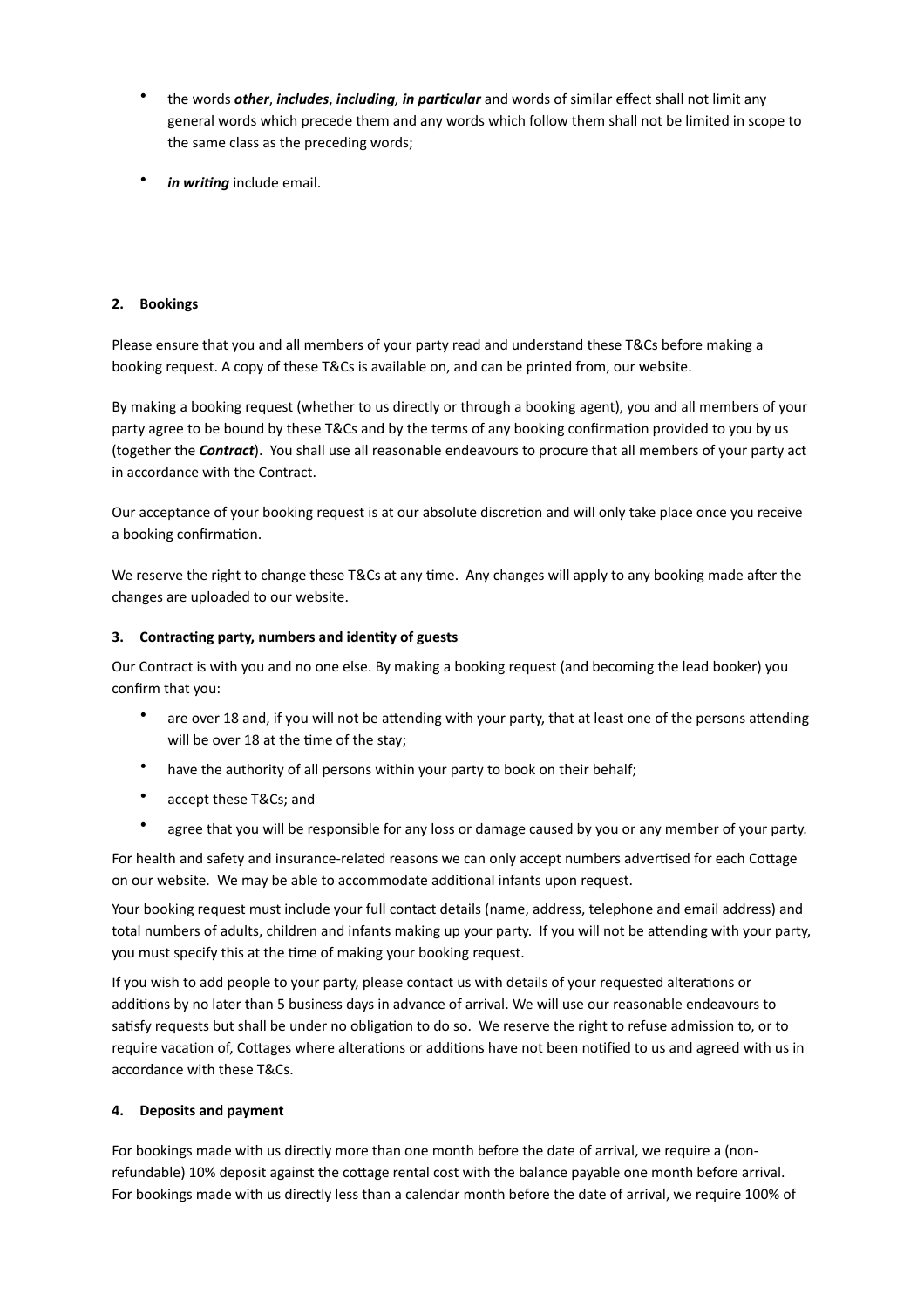the cottage rental cost upfront. For bookings made through our agent, Yorkshire Cottages, or one of their sister brands or partner sites, we require payment of the cottage rental cost and any agreed deposit in accordance with their payment and deposit terms.

If we do not receive payment of the cottage rental cost, or any element of it, by the due date, we have the right to cancel your booking and you will forfeit any non-refundable deposit paid.

For bookings made through us directly, we ask for payment by bank transfer. We are not currently set up to accept credit or debit cards.

When you make your booking, you will be required to provide us or our agent with credit or debit card details in order for us to take a pre-authorisation in an amount equal to £150 per Cottage the subject of your booking or 10% of the total rental costs for your booking (whichever is the higher) (a *pre-authorisation* and the *preauthorisation procedure*). Should a pre-authorisation expire during your stay, the pre-authorisation procedure will be repeated such number of times as is necessary to ensure that a pre-authorisation is in place until such time as you have checked out of the Cottage or Cottages the subject of your booking and our changeover procedures have been completed (not to be unreasonably delayed). This card will be used for any post-stay charges such as additional cleaning or breakage charges (see below). We reserve the right to require a deposit rather than a pre-authorisation at our absolute discretion.

### **5.** Groups and single sex groups

Group and single sex bookings are welcome in our Cottages on condition that guests respect the need for privacy and quiet by other occupants of Forest Lodge, our neighbours and the neighbouring wildlife. The Cottages are not suitable for stag, hen or other groups looking to play loud music or use our facilities for parties. We reserve the right to require that Cottages are vacated if the need for privacy and quiet is not respected. 

### **6.** Arrival and departure

In response to COVID-19 guidelines and additional cleaning requirements, until further notice check in time is from 5pm on your agreed date of arrival and check out is by 9am on your agreed date of departure.

In exceptional circumstances (e.g. if a Cottage has been left in an unacceptable condition by previous guests) we may need to delay your check in time. If so, we will do our best to make you aware of this and to provide you with facilities for storing luggage until you are able to check in.

We want all our guests to find Cottages in a clean, tidy and welcoming state on arrival. We politely remind you that our Cottages are self-catering and must be treated with care and left in a good state of cleanliness and tidiness on your date of departure. This includes leaving bins emptied (and other recycling or rubbish disposed of) in the appropriate outside dustbins, sinks and fridges clean and empty, and bedrooms, bathrooms, living areas and outside space (including log burners and barbecues) in a clean and tidy condition and free of litter. We may charge a £95 per Cottage cleaning fee to you post departure for any Cottage the subject of your booking that is not left clean and tidy with rubbish disposed of appropriately. In exceptional circumstances the cleaning fee may be higher.

The cost of replacing or repairing damaged or broken items such as crockery, furniture and/or damage to the Cottages themselves (or to Forest Lodge more generally), is the responsibility of our guests. By submitting a booking request, you agree to bear the costs of repairing and reinstating breakages or damage caused by you, any member of your party or any person attending the Property at your invitation or at the invitation of anyone in your party. Any credit or debit card supplied at the time of booking may be used to meet such costs. We reserve the right to recover such costs from you separately to the extent they are not, or cannot be, charged to such credit or debit card.

### **7.** Use of Cottages

Our Cottages are for holiday rentals only and may not be used for any other purpose unless agreed by us in writing in advance of your stay. This term is of the essence to our Contract with you and prohibits, among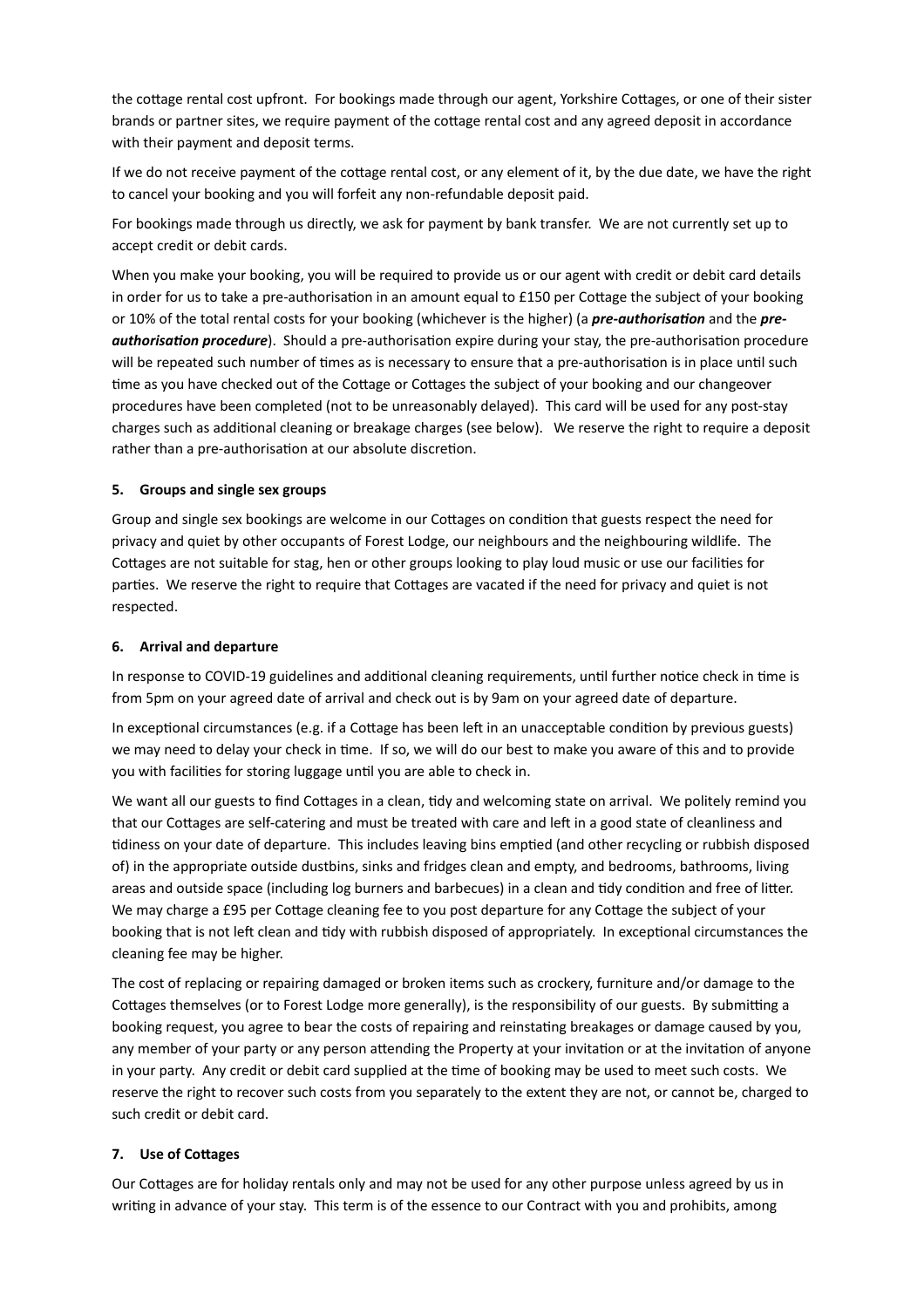other things, business use (e.g. use of Cottages in order to accommodate workers or employees) and use by an insurer, or their agents, in order to provide accommodation to an insured party (and/or use by an insured party themselves if booking directly).

If you or any member of your party wishes to use our Cottages for any legal purpose other than holiday rental, you must contact us with details of the requested use by no later than 5 business days in advance of arrival. We will consider such requests but will be under no obligation to agree to them. For the avoidance of doubt, neither our Cottages, nor Forest Lodge more generally, may be used for any illegal purpose.

We reserve the right to refuse admission to, or require vacation of, Cottages if this term is not complied with.

You agree to make good any loss or damage resulting to us, to other occupants and/or neighbours of Forest Lodge (whether or not present at the time of your stay), to any Cottage and/or to Forest Lodge more generally, and we are not responsible to you for any loss or damage arising to you, any member of your party or any of your visitors, if you, any member of your party or any of your visitors uses our Cottages for any purpose other than holiday rental.

### **8. Pets**

Pets are not permitted in the Cottages or more generally at Forest Lodge.

# **9.** Smoking

Smoking is not permitted in the Cottages, in communal areas such as the car park, courtyard or children's play area or in the fields at Forest Lodge.

[Smoking is permitted on the terraces at Dale House and North Range provided that matches, cigarette ends, papers and cartons are disposed of in the appropriate bin.]

We reserve the right to make a reasonable charge where you, any member of your party or your visitors have contravened our request that the Cottages be smoke-free and that the Cottages and Forest Lodge generally be free of smoking-related litter.

### **10. Health & Safety**

Our Cottages are converted farm buildings and lie in the heart of the North Yorkshire Moors. If you or any member of your party have any special requirements regarding access, please let us know in your booking request. 

Children must be supervised at all times.

We cannot accept responsibility for any damage or injury caused by plants, wildlife or weather.

All guests should note that the flagstones in our courtyard are uneven and may be slippery, particularly in wet or cold weather.

There is an unfenced pond at the top of the courtyard which is deeper than you might think; please make sure to stay away, and that younger guests in particular stay away, from the mossy edges.

There is also a (stone-covered) water tank on the hillside in the field above the courtyard fed by the same spring as the pond; again, please make sure to stay away, and that younger guests in particular stay away.

Our septic tank is clearly fenced off. Please ensure that none of the members of your party go beyond the fencing. 

Each Cottage is equipped with a barbecue and log burner which you may use at your own risk as long as such use is consistent with, and not prohibited by, the terms of any fire alert or ban issued by the North York Moors National Park Authority, or any other relevant local or national authority.

[Smoking on terraces at Dale House and North Range is permitted at your own risk, again, provided that such use is consistent with, and not prohibited by, the terms of any fire alert or ban issued by the North York Moors National Park Authority, or any other relevant local or national authority.]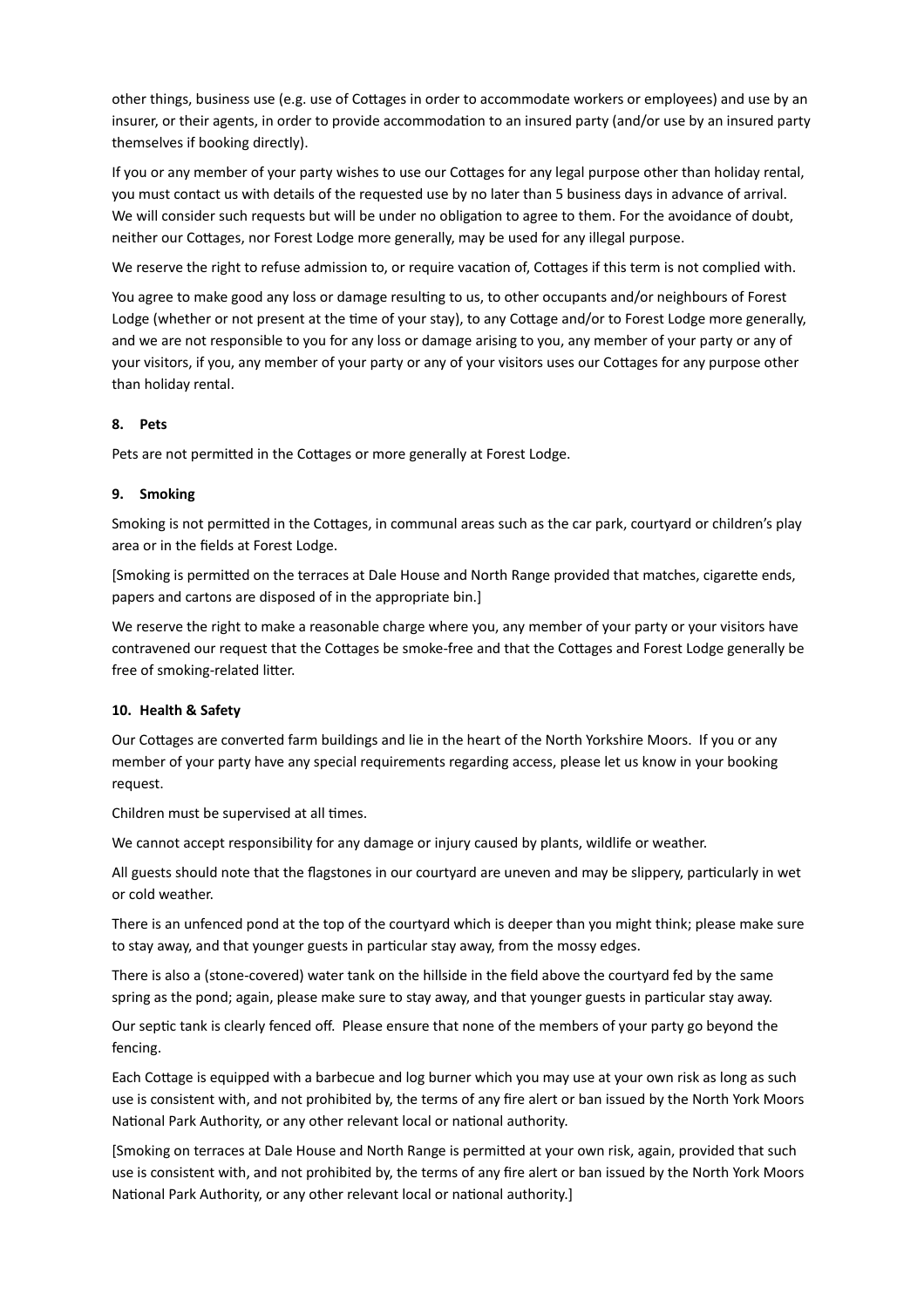The following activities are not permitted at Forest Lodge:

- smoking in the Cottages or in communal areas;
- the use of helicopters, drones, quadcopters and other airborne devices;
- shooting or otherwise seeking to impair or impact the neighbouring wildlife;
- barbecues other than using the equipment provided;
- driving any cars or other motorised vehicles through the courtyard;
- bonfires and fireworks;
- any activity which is illegal, or may cause unreasonable damage, noise, behaviour or disturbance.

### 11. Parking and bike storage

There is a car park for guests, immediately on the left on arrival. The gravelled area below the car park provides spill-over capacity for two further cars. Please avoid parking elsewhere, in particular on grass, patio tiles and flagstones. If your party has a large number of cars, please be sensitive to the needs of others.

Bikes can be stored in the garage at Forest Lodge upon reasonable notice. Please let us know your requirements when booking or prior to arrival.

### 12. Septic tank

Forest Lodge is serviced by a septic tank. Please ensure that any cleaning materials used in the Cottages are septic tank friendly and that nothing other than toilet paper is put down the toilets.

### 13. Log burners and barbecues

Each of our Cottages is equipped with a log burner and (from late Spring through Summer) a barbecue. Please see above under "Health and Safety" regarding use of these. Each Cottage also has a complimentary basket of logs, firelighters and kindling and (depending on the season) a complimentary bag of charcoal for the barbecue. All cottages have independent modern heating systems and do not depend on the log burners for heating. If you require extra logs etc or additional charcoal bags then these can be supplied to you at cost on reasonable notice.

### 14. Cancellation and changes

For bookings made with us directly:

- if you cancel your booking more than one month before the arrival date, you will forfeit your 10% deposit but will not be liable for any additional amounts;
- if you cancel your booking less than one month before the arrival date, you will be liable to pay the full rental cost for your Cottage and will not be eligible for a refund.

For bookings made through our agent, Yorkshire Cottages, or by one of our agent's sister brands or partner sites, their cancellation terms will apply.

We will consider exceptional circumstances on a case by case basis.

We do not expect to have to make any changes to a confirmed booking. However, sometimes problems happen and bookings have to be changed or cancelled, or mistakes corrected. We reserve the right to do this. If we do need to do so, we will contact you as soon as reasonably practicable and, where possible, will ask Yorkshire Cottages to find alternative accommodation for you and your party. You will receive a full refund from us in these circumstances but we will have no further liability to you.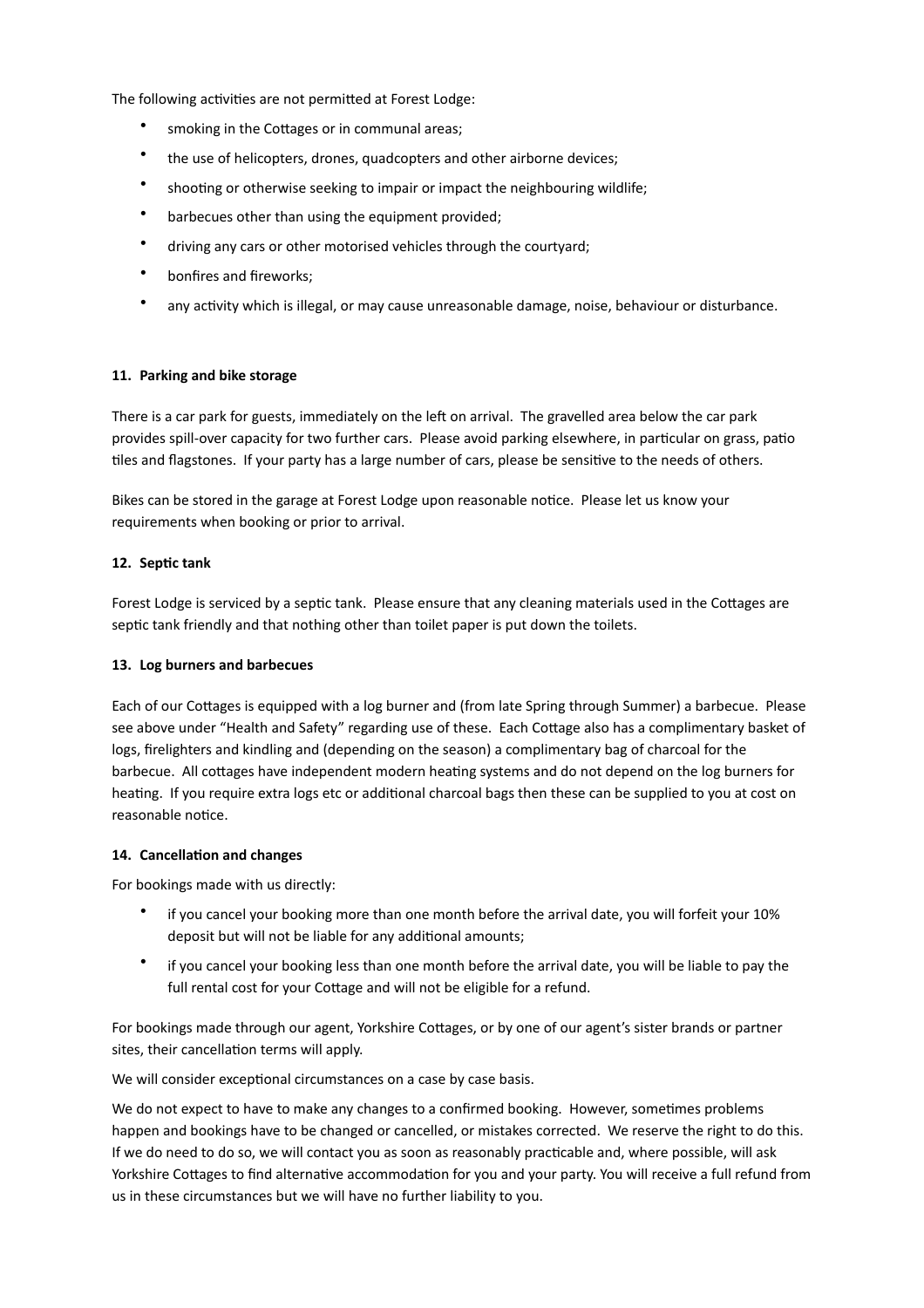### 15. Personal possessions

We are not liable for damage to or theft of your personal possessions and we encourage you to ensure that you have adequate cover under your existing home contents, travel or other applicable insurance policy for the length of your stay, especially for valuable items such as tablets, phones, cameras, jewellery, bikes etc..

### 16. Liability

In all cases except personal injury or death caused by our negligence, fraud or fraudulent misrepresentation, our maximum liability to you for the total of all claims arising out of your Contract with us shall be no more than to refund the amount paid by you for your stay less any cancellation, amendment or other separate charges. 

### **17.** Your obligations

Without prejudice to the generality of these T&Cs, we kindly ask you to note that:

- no furniture, furnishings, bedding, plates or cutlery etc should be moved from or between any of the Cottages and no items are to be taken at all without prior agreement. Items removed will be charged for;
- you must not do anything that may reasonably be considered to cause a nuisance or annoyance to any other occupier of Forest Lodge or neighbouring premises. We may require you and your group to vacate the Cottages if you are too rowdy;
- flowers and plants are not to be picked or pulled up and you must not litter the area;
- you agree to report and pay to us the cost of any damage or breakages made during your occupancy; and
- you must also comply with any other regulations which we reasonably make from time to time and notified to you from time to time during your stay and ensure that they are observed by you, all members of your party and your visitors.

### 18. Complaints

Should you have cause for complaint we would really like to know as we would like all our guests to have an enjoyable stay with us and so that we have an opportunity to put things right.

It is essential that you let Yorkshire Cottages, as our agent, know about any problems you encounter as soon as possible during your stay.

After your stay, if you feel that your complaint has not been properly resolved, please contact Yorkshire Cottages (or us if you booked directly through us) in writing within 28 days of departure with all the details of your complaint.

Due to data protection, we are only able to discuss complaint and booking details with the lead booker.

### **19. Miscellaneous**

We will not be legally responsible, either jointly or individually, for compensation if we are prevented from carrying out our responsibilities under the Contract as a result of events beyond our control.

We have the right to refuse to hand over a Cottage, or to end your stay after the keys to a Cottage have been provided to you or accessed by you, if the unreasonable behaviour of anyone in your party (or of any of your visitors) is likely to cause offence to, or to spoil the enjoyment, comfort or health of, other occupants of Forest Lodge, members of staff or neighbours, or if we have reasonable cause to believe you or any member of your